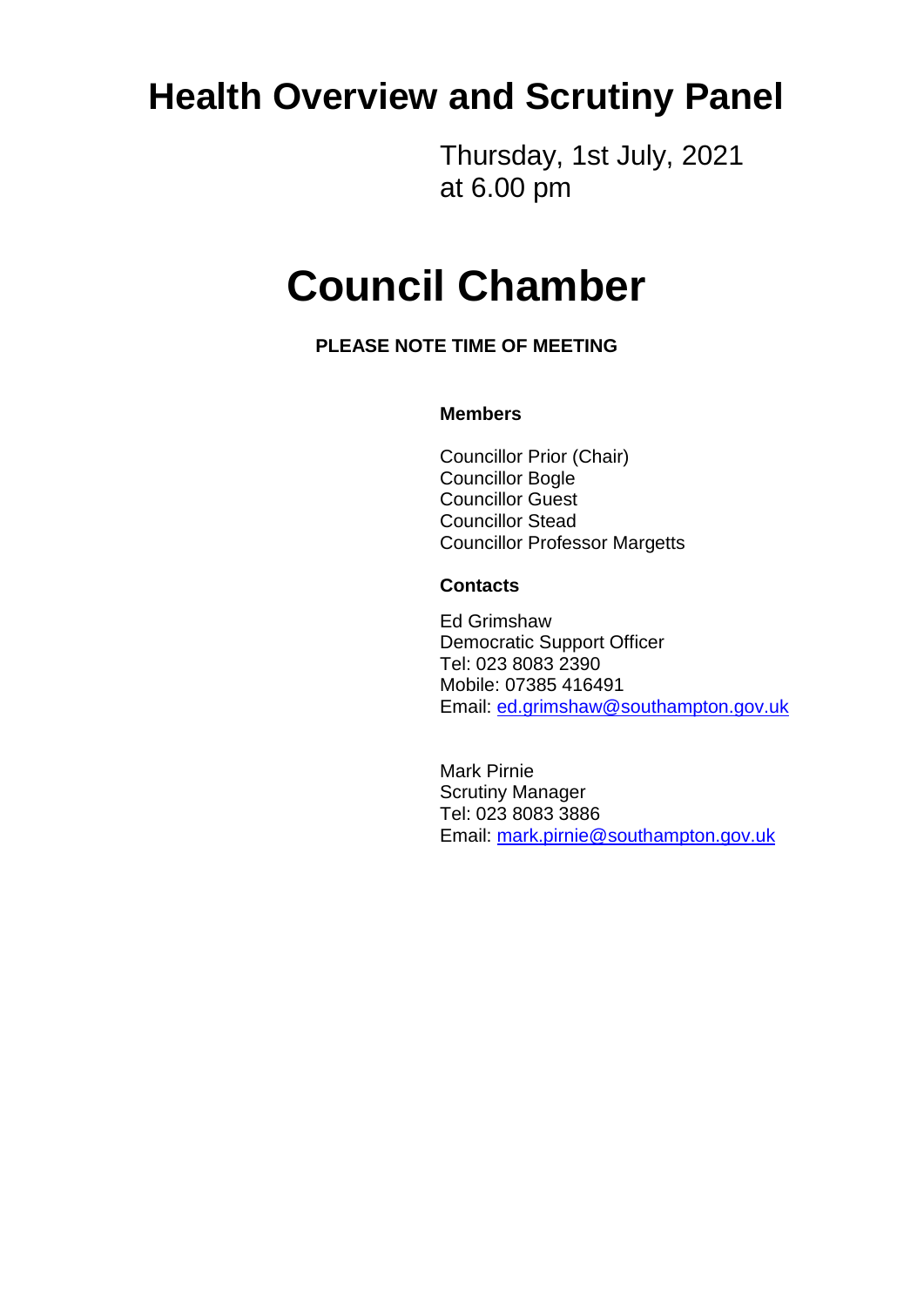# **PUBLIC INFORMATION**

#### **ROLE OF HEALTH OVERVIEW SCRUTINY PANEL (TERMS OF REFERENCE)**

The Health Overview and Scrutiny Panel's responsibilities and terms of reference are set out within Part 3 of the Council's Constitution: Responsibility for Functions

The general role and terms of reference for the Overview and Scrutiny Management Committee, together with those for all Scrutiny Panels, are set out in Part 2 (Article 6) of the Council's Constitution, and their particular roles are set out in Part 4 (Overview and Scrutiny Procedure Rules of the Constitution.

**MOBILE TELEPHONES: -** Please switch your mobile telephones to silent whilst in the meeting.

**USE OF SOCIAL MEDIA: -** The Council supports the video or audio recording of meetings open to the public, for either live or subsequent broadcast. However, if, in the Chair's opinion, a person filming or recording a meeting or taking photographs is interrupting proceedings or causing a disturbance, under the Council's Standing Orders the person can be ordered to stop their activity, or to leave the meeting. By entering the meeting room you are consenting to being recorded and to the use of those images and recordings for broadcasting and or/training purposes. The meeting may be recorded by the press or members of the public. Any person or organisation filming, recording or broadcasting any meeting of the Council is responsible for any claims or other liability resulting from them doing so. Details of the Council's Guidance on the recording of meetings is available on the Council's website.

#### **PUBLIC REPRESENTATIONS**

At the discretion of the Chair, members of the public may address the meeting on any report included on the agenda in which they have a relevant interest. Any member of the public wishing to address the meeting should advise the Democratic Support Officer (DSO) whose contact details are on the front sheet of the agenda.

**SMOKING POLICY** – the Council operates a no-smoking policy in all civic buildings.

Southampton: Corporate Plan 2020-2025 sets out the four key outcomes:

- Communities, culture & homes Celebrating the diversity of cultures within Southampton; enhancing our cultural and historical offer and using these to help transform our communities.
- Green City Providing a sustainable, clean, healthy and safe environment for everyone. Nurturing green spaces and embracing our waterfront.
- Place shaping Delivering a city for future generations. Using data, insight and vision to meet the current and future needs of the city.
- Wellbeing Start well, live well, age well, die well; working with other partners and other services to make sure that customers get the right help at the right time

#### **CONDUCT OF MEETING**

#### **BUSINESS TO BE DISCUSSED**

Only those items listed on the attached agenda may be considered at this meeting.

#### **RULES OF PROCEDURE**

The meeting is governed by the Council Procedure Rules as set out in Part 4 of the Constitution.

#### **QUORUM**

The minimum number of appointed Members required to be in attendance to hold the meeting is 2.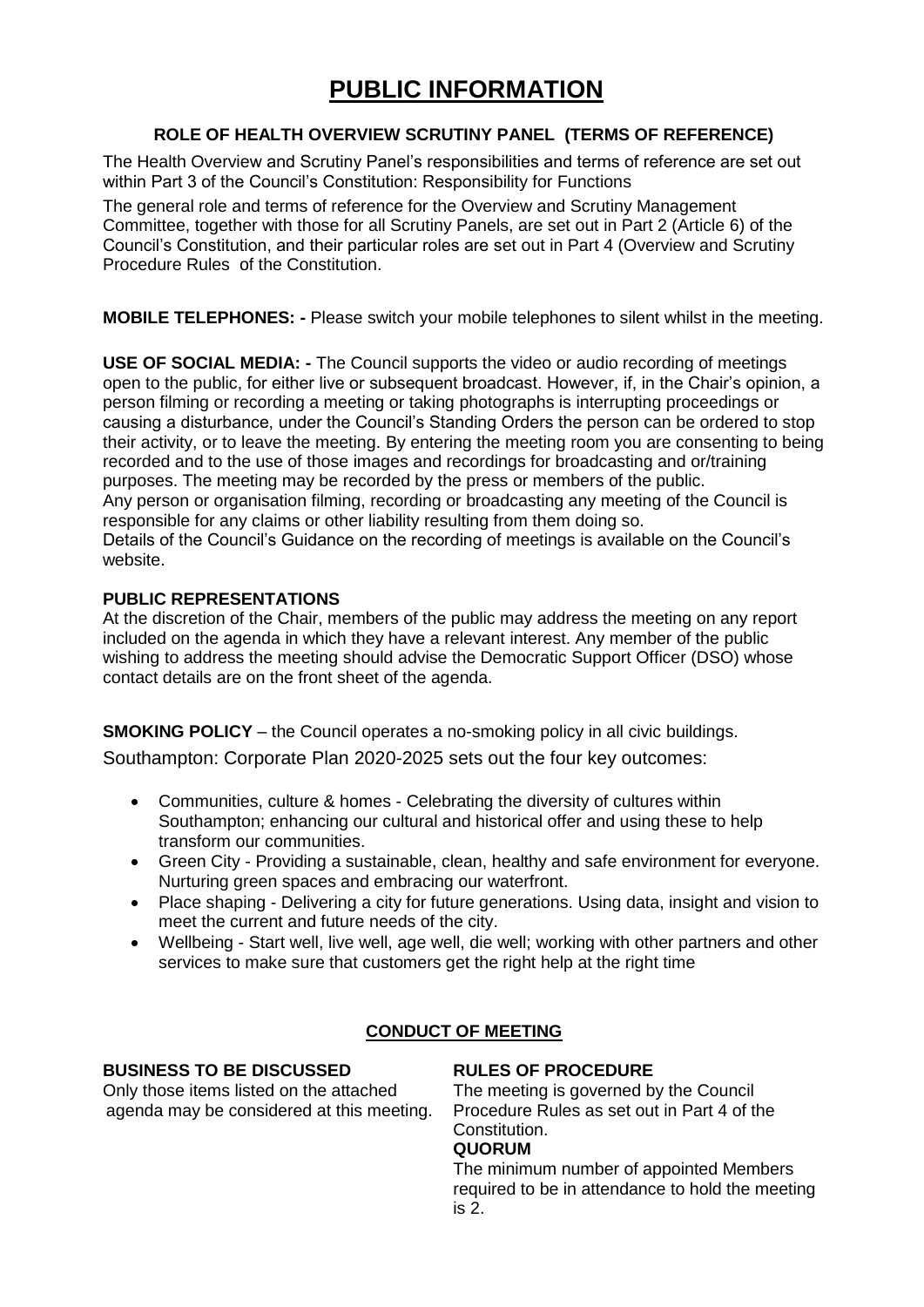# **DISCLOSURE OF INTERESTS**

Members are required to disclose, in accordance with the Members' Code of Conduct, *both* the existence *and* nature of any "Disclosable Pecuniary Interest" or "Other Interest" they may have in relation to matters for consideration on this Agenda.

# **DISCLOSABLE PECUNIARY INTERESTS**

A Member must regard himself or herself as having a Disclosable Pecuniary Interest in any matter that they or their spouse, partner, a person they are living with as husband or wife, or a person with whom they are living as if they were a civil partner in relation to:

- (i) Any employment, office, trade, profession or vocation carried on for profit or gain.
- (ii) Sponsorship

Any payment or provision of any other financial benefit (other than from Southampton City Council) made or provided within the relevant period in respect of any expense incurred by you in carrying out duties as a member, or towards your election expenses. This includes any payment or financial benefit from a trade union within the meaning of the Trade Union and Labour Relations (Consolidation) Act 1992.

- (iii) Any contract which is made between you / your spouse etc (or a body in which the you / your spouse etc has a beneficial interest) and Southampton City Council under which goods or services are to be provided or works are to be executed, and which has not been fully discharged.
- (iv) Any beneficial interest in land which is within the area of Southampton.
- (v) Any license (held alone or jointly with others) to occupy land in the area of Southampton for a month or longer.
- (vi) Any tenancy where (to your knowledge) the landlord is Southampton City Council and the tenant is a body in which you / your spouse etc has a beneficial interests.
- (vii) Any beneficial interest in securities of a body where that body (to your knowledge) has a place of business or land in the area of Southampton, and either:
	- (a) the total nominal value of the securities exceeds £25,000 or one hundredth of the total issued share capital of that body, or
	- (b) if the share capital of that body is of more than one class, the total nominal value of the shares of any one class in which you / your spouse etc has a beneficial interest that exceeds one hundredth of the total issued share capital of that class.

# **OTHER INTERESTS**

A Member must regard himself or herself as having an, 'Other Interest' in any membership of, or occupation of a position of general control or management in:

- Any body to which they have been appointed or nominated by Southampton City Council
- Any public authority or body exercising functions of a public nature
- Any body directed to charitable purposes
- Any body whose principal purpose includes the influence of public opinion or policy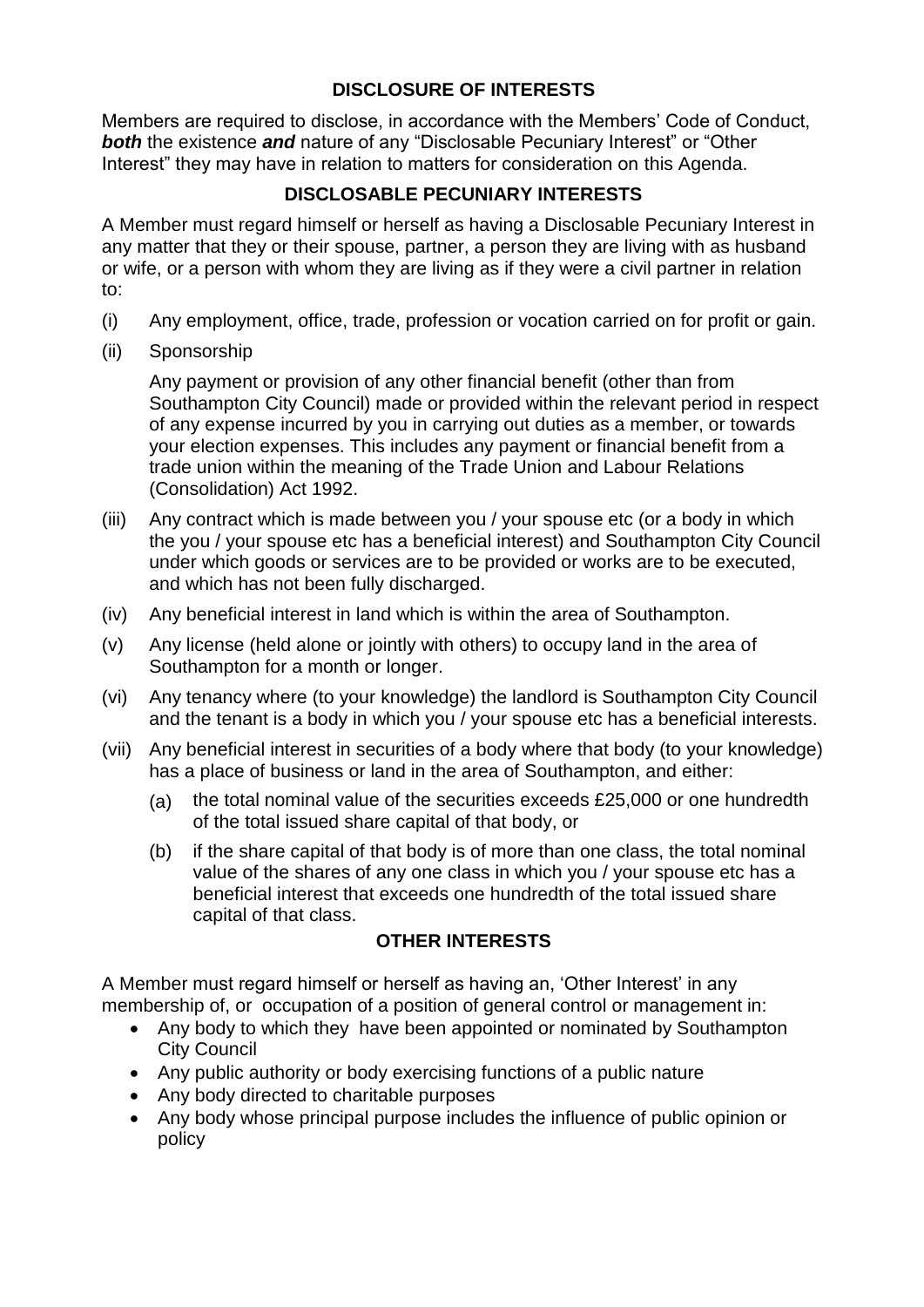#### **PRINCIPLES OF DECISION MAKING**

All decisions of the Council will be made in accordance with the following principles:-

- proportionality (i.e. the action must be proportionate to the desired outcome);
- due consultation and the taking of professional advice from officers;
- respect for human rights;
- a presumption in favour of openness, accountability and transparency;
- setting out what options have been considered;
- setting out reasons for the decision; and
- clarity of aims and desired outcomes.

In exercising discretion, the decision maker must:

- understand the law that regulates the decision making power and gives effect to it. The decision-maker must direct itself properly in law;
- take into account all relevant matters (those matters which the law requires the authority as a matter of legal obligation to take into account);
- leave out of account irrelevant considerations;
- act for a proper purpose, exercising its powers for the public good;
- not reach a decision which no authority acting reasonably could reach, (also known as the "rationality" or "taking leave of your senses" principle);
- comply with the rule that local government finance is to be conducted on an annual basis. Save to the extent authorised by Parliament, 'live now, pay later' and forward funding are unlawful; and
- act with procedural propriety in accordance with the rules of fairness.

| 2021        | 2022        |
|-------------|-------------|
| 1 July      | 10 February |
| 2 September | 7 April     |
| 21 October  |             |
| 9 December  |             |

## **DATES OF MEETINGS: MUNICIPAL YEAR 2021/2022**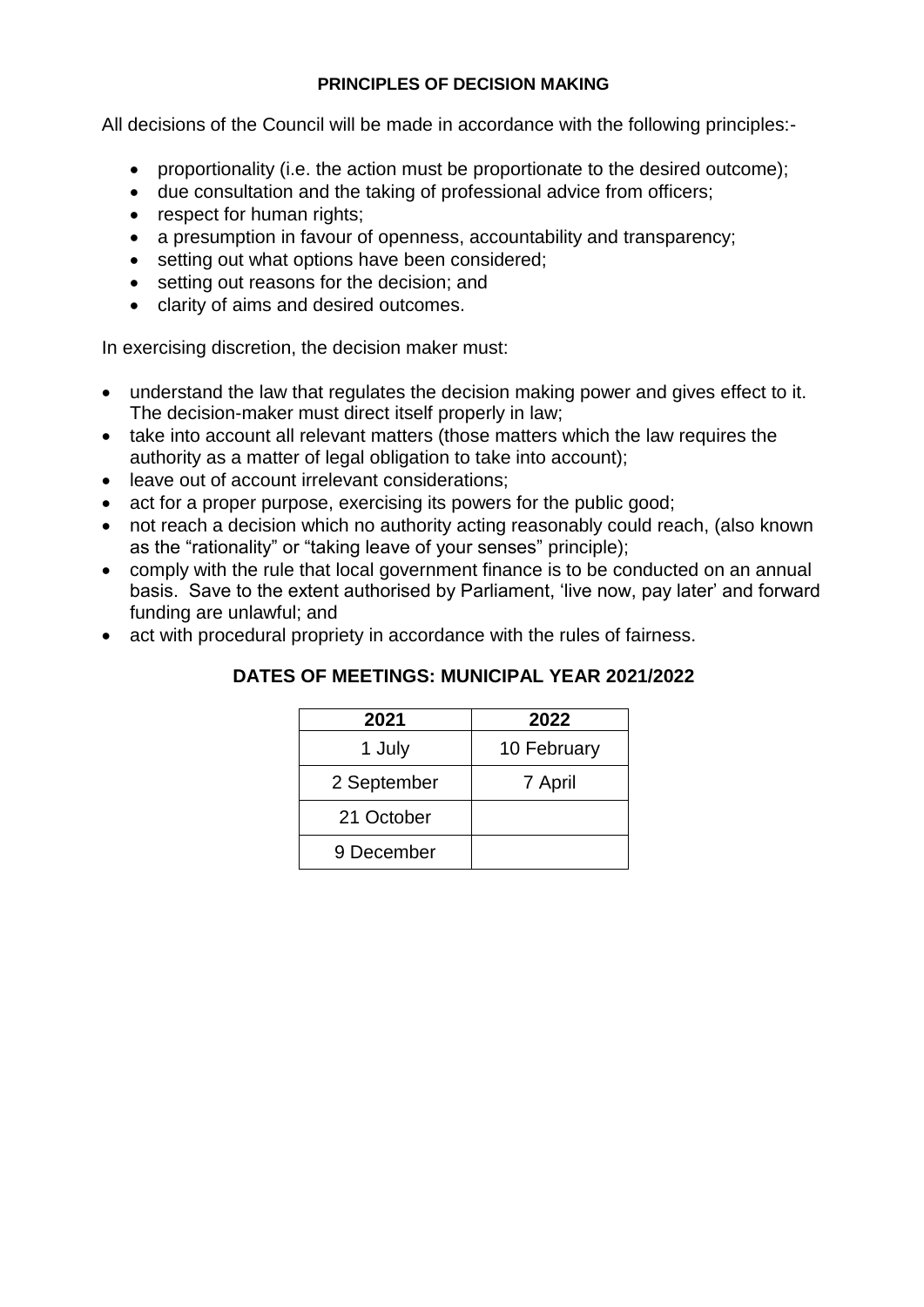## **AGENDA**

### **1 APOLOGIES AND CHANGES IN MEMBERSHIP (IF ANY)**

To note any changes in membership of the Panel made in accordance with Council Procedure Rule 4.3.

#### **2 ELECTION OF VICE-CHAIR**

To elect the Vice Chair for the Municipal Year 2021/2022.

#### **3 DISCLOSURE OF PERSONAL AND PECUNIARY INTERESTS**

In accordance with the Localism Act 2011, and the Council's Code of Conduct, Members to disclose any personal or pecuniary interests in any matter included on the agenda for this meeting.

NOTE: Members are reminded that, where applicable, they must complete the appropriate form recording details of any such interests and hand it to the Democratic Support Officer.

#### **4 DECLARATIONS OF SCRUTINY INTEREST**

Members are invited to declare any prior participation in any decision taken by a Committee, Sub-Committee, or Panel of the Council on the agenda and being scrutinised at this meeting.

#### **5 DECLARATION OF PARTY POLITICAL WHIP**

Members are invited to declare the application of any party political whip on any matter on the agenda and being scrutinised at this meeting.

#### **6 STATEMENT FROM THE CHAIR**

#### **7 MINUTES OF THE PREVIOUS MEETING (INCLUDING MATTERS ARISING)** (Pages 1 - 2)

To approve and sign as a correct record the minutes of the meeting held on 22 April 2021 and to deal with any matters arising, attached.

#### **8 END OF LIFE - COVID AND BEYOND**

(Pages 3 - 24)

Report of the Chief Executive Officer of Mountbatten updating the Panel on progress being made with end of life services in the city.